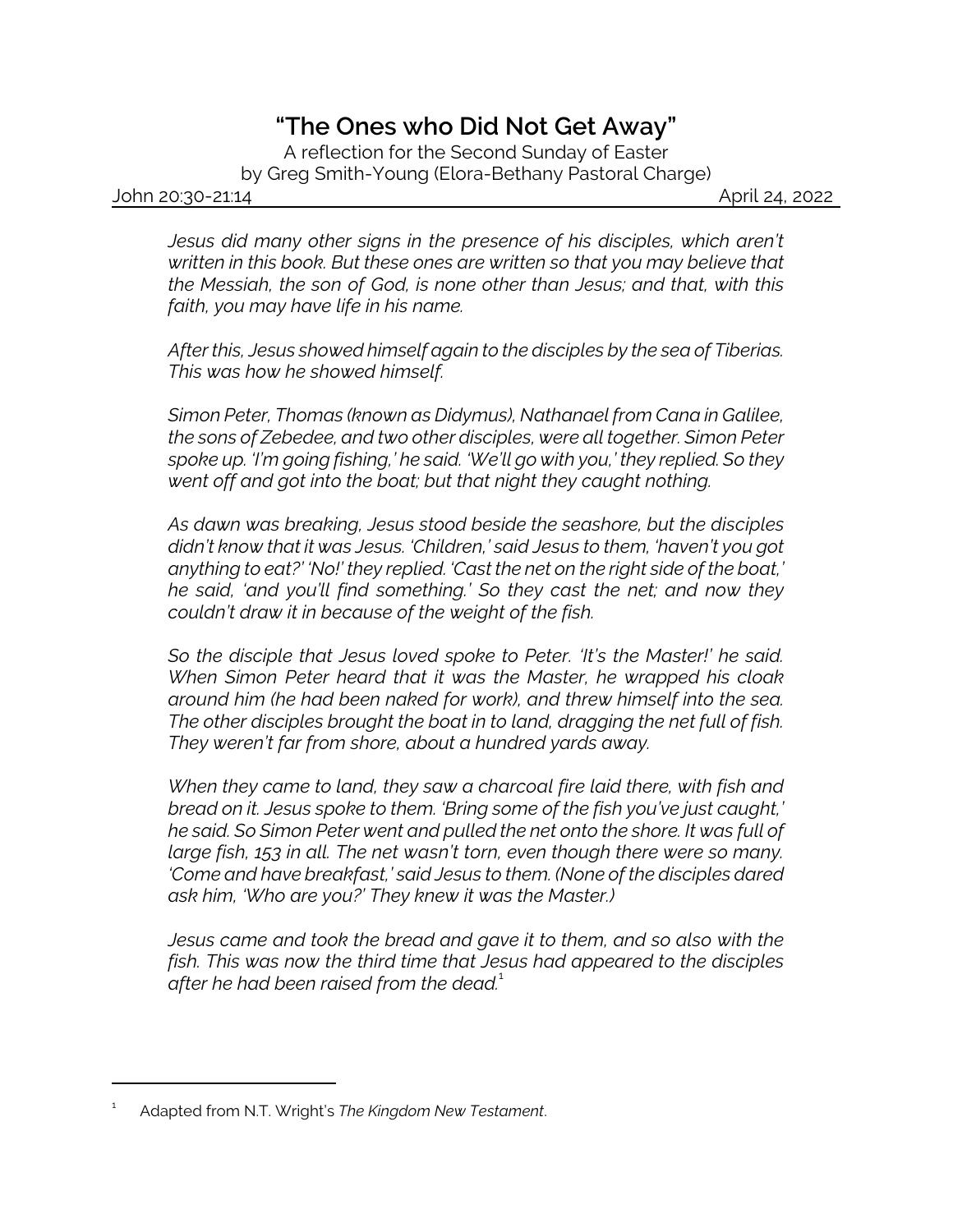I They have gone back home. They've gone back to work.

They'd all seen Jesus, resurrected. They'd sat with him, eaten with him, talked with him. They'd marvelled at him. Jesus, crucified, dead and buried, is alive! Alive with a life beyond what any of us has experienced. They have rejoiced in Jesus, worshipped Jesus, believed in Jesus.

Now what? What's next?

*"I'm going fishing,"* says Simon, whom Jesus called Peter. He's not talking about grabbing a rod and reel, and heading out to relax at the lodge.

Fishing is their livelihood. It's what they know. They are young. Their big adventure with Jesus is over. Now it's time to settle down and do something sensible for a change. Some have families to support.<sup>2</sup> It's time to step up.

They go out on the lake. (It's called both the Sea of Galilee and the Sea of Tiberias.) They know it well. They'd spent their whole lives there, learning the trade from their fathers. Now they're in business together.

It's night, when fishing is best. They strip down because it's hard work, and long tunics and robes are not suited for this sort of thing.

They need not have bothered. All night. Working. Nothing. Back-to-business is not going so well.

Until they see Jesus. He won't let these ones get away.

II Does this episode feel familiar? A lot like how it all began?

John, in this account of Jesus' Good News, does not tell about that time when some of them first encountered Jesus. Or, he tells the story differently. Other accounts especially in Luke's Gospel  $-$  seem a lot like what happened here.<sup>3</sup>

Like this time, some of them had been out fishing — Simon Peter, Andrew, and the Zebedee boys. Like this time, after a long night they'd come back in with nothing. Like this time, Jesus happened along — I'm sure on purpose — and told them to try again.

<sup>2</sup> Another time, mention is made of Peter's mother-in-law (Matthew 8:14). So either he was married. Or he had been before he met Jesus, and his wife had died.

 $^3$  The details in common between John 21:1-14 and Luke 5:1-11 are the most striking. See also Matthew 4:18-22 and Mark 1:16-20.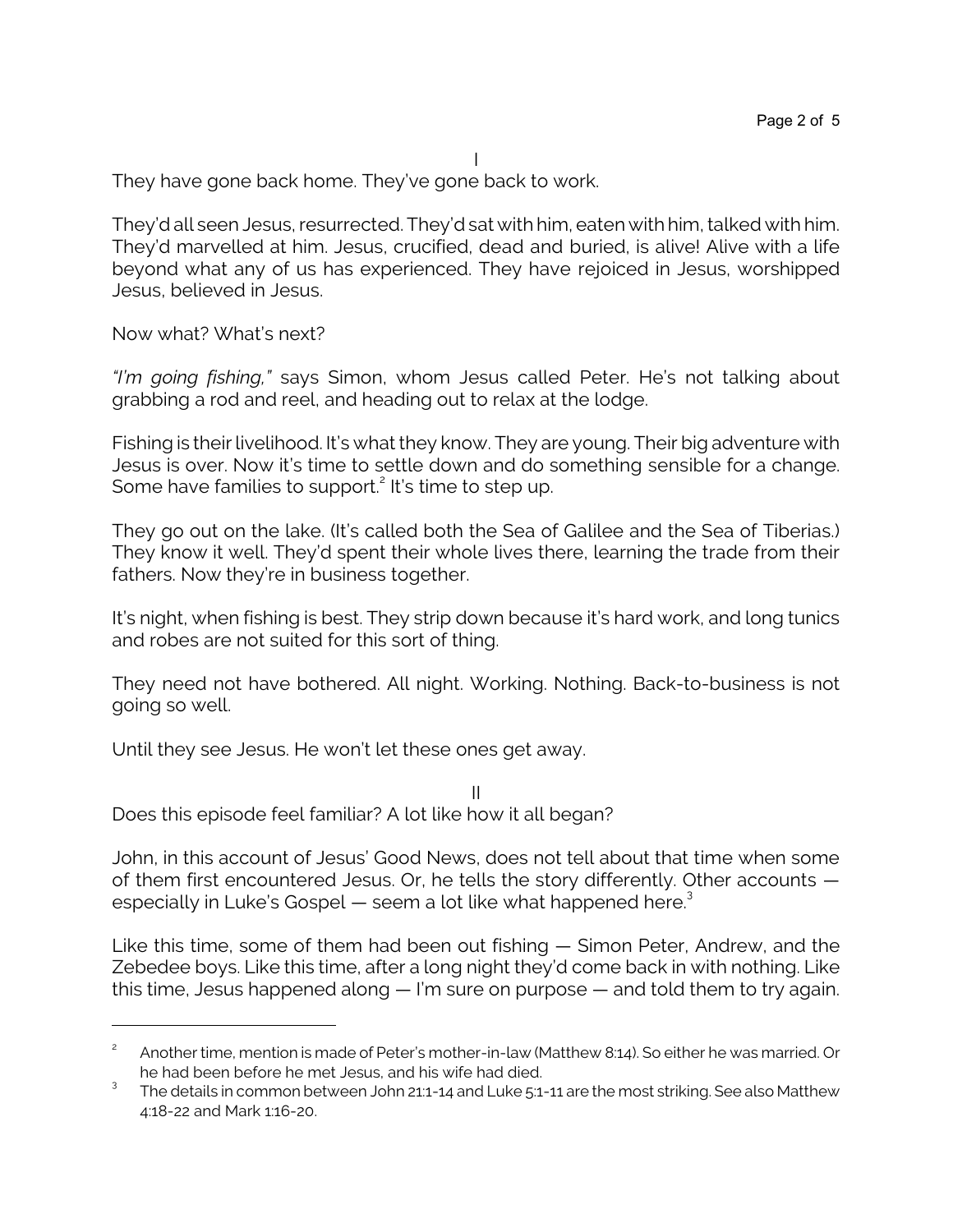Like this time, listening to Jesus, they caught more than they could imagine.

That time, they were astonished. Then, terrified. Peter especially! *Who is this Jesus?*

*"Don't be afraid,"* said Jesus. *"From now on you'll be catching people."*

With that, they left everything to follow after him.

Now? The scene is different. Still, the echoes are strong. It's pretty *déjà vu.*

Except . . . so much has happened since they first met Jesus. Including his crucifixion and resurrection. So this time has got to be different.

III

We don't know how many they caught that first time. This time, when Jesus meets them again, after he has risen from the dead, they catch 153 fish. Exactly 153.

It's a peculiar detail that gets me wondering. Why throw this in? Some details, like the fact that Simon Peter had to get dressed up again before plunging into the water, they feel like the added flavour you get when an eyewitness is telling the story. I don't think there is any deep meaning to his refusal to go skinny dipping; I hope not! Same with the detail that the fire Jesus made on shore, he made of charcoal. It sounds like an eyewitness detail. Although it might have deeper meaning; we'll see next week.

This fact that there were 153 fish in the nets? A fisher, blown away by such a big haul, might stop, count, and keep this detail in his too-good-and-yet-it-is-true fish tale. Although maybe "153" is meant to tell us something.

Unfortunately, John the writer never says why he says this. Ever since, folks have tried to figure it out.

My favourite explanation....

- How many commandments are there? 10!
- How many signs does Jesus do in John's Gospel? 7!
- 10 plus 7 gets you
- $\cdot$  17.
- Start adding:  $1 + 2 + 3 + 4 + 5 + 6$ , all the way to 17. What do they all add up to? . . . Guess!
- $\cdot$  153!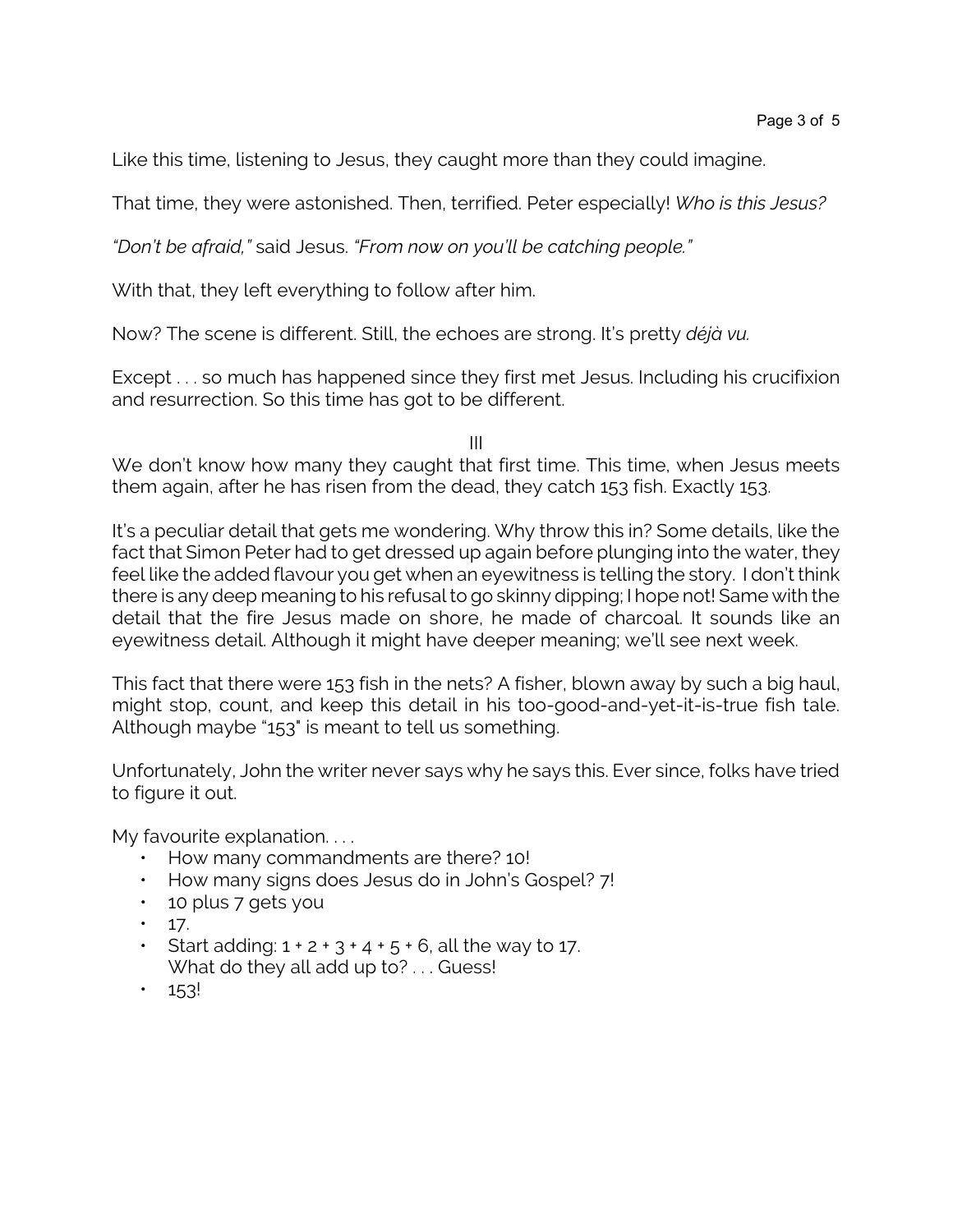. . . Wow! Okay. Nice math. No meaning. It's said that's my favourite explanation, because it's silly. I like silly. (Although some wise people have taken it very seriously!)<sup>4</sup>

Another explanation seems closer to the truth. Apparently, there was an ancient tradition that the number of kinds of fish in the sea is.... What? Guess!  $153!^5$ 

Sure, that's weird too. But not as weird. They got the number very wrong. There are more that 34,000 species of fish. But if that is what they thought....

(Stay with me on this!)

Whatif John or someone, amazed at such a haul, counted them? That makes sense.

What if there were precisely 153? Sure.

What if Jesus meant there to be 153? Could he have? The guy just rose from the dead! He can do stuff!

And if folks thought there are 153 kinds of fish in the sea?

Is Jesus telling them something about what is next for them? Us too?

IV Maybe Jesus is not finished with them. Nor with us.

Jesus has come to their workplace. Maybe he comes to our workplaces, or whatever places we spend our time in. It's not only at a prayer meeting, or a Bible study, or a worship service that he meets us.

Maybe the people-catching work that he summoned them to when he first met them, continues after his resurrection. In fact, they've got more catching to do than ever. Us too.

This "fishing for people" thing, it's just a metaphor. It doesn't work if you push it too far. Folks are not fish! Catching fish in your net is not so good for the fish!

<sup>4</sup> Augustine of Hippo came up with this arithmetic explanation. He was one of the brilliant theologians in the first centuries of the Christian movement, and continues to be worth studying. Still, in this instance his explanation is, shall we say, peculiar. See Frederick Dale Bruner, The Gospel of John, A Commentary (Grand Rapids: Eerdmans, 2012), 1212f.

<sup>5</sup> Jerome of Stridon offered this explanation in the  $5<sup>th</sup>$  century. He drew from from the 2<sup>nd</sup> century writings of Oppian of Cilicia, who wrote a 5-volume work about fishing. See Bruner, 1213 and [en.wikipedia.org/wiki/Oppian](https://en.wikipedia.org/wiki/Oppian)